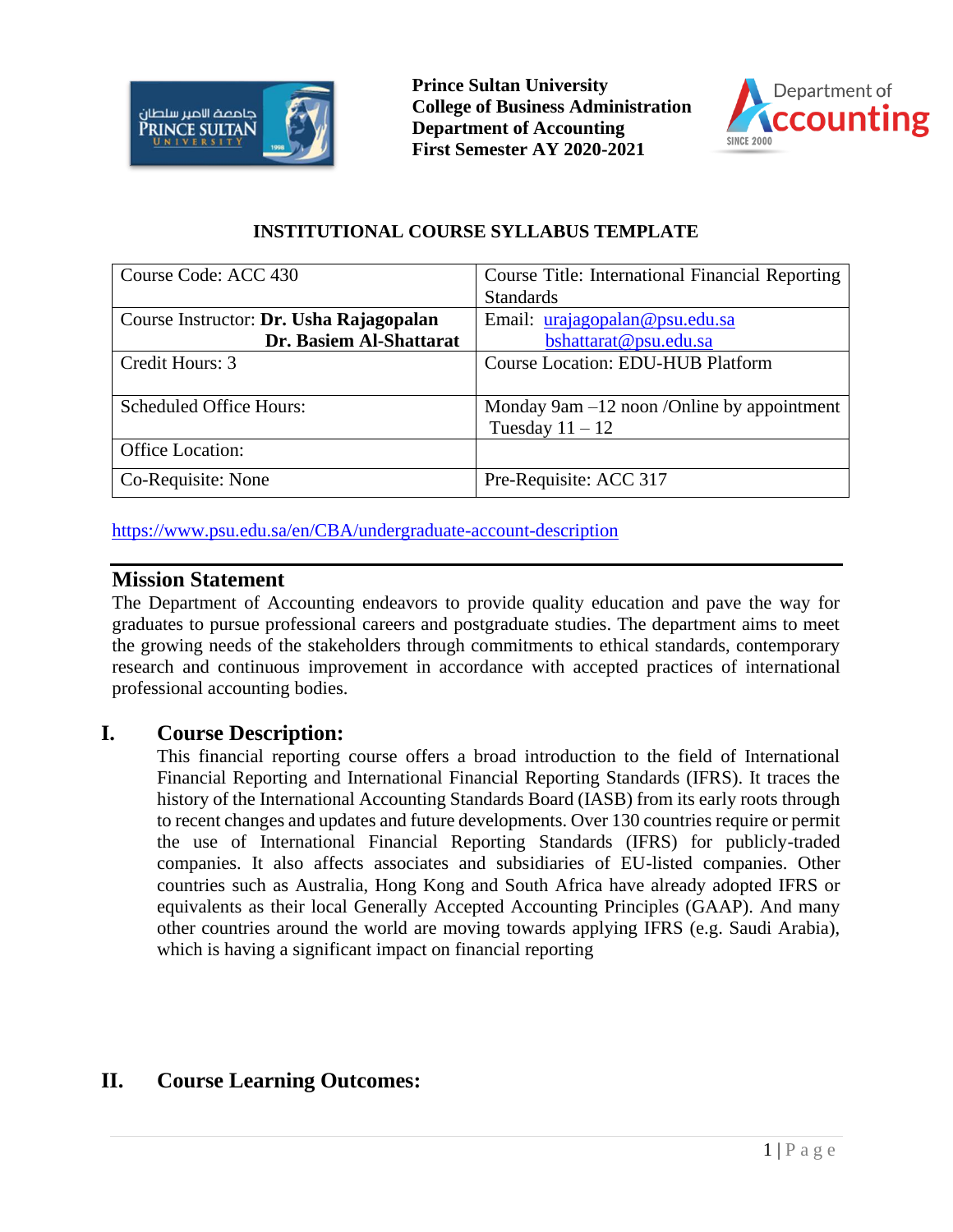



On the successful completion of this course, students will be able to demonstrate the following:

| <b>Skills</b>       | <b>Course Learning Outcomes</b>                                   |  |  |
|---------------------|-------------------------------------------------------------------|--|--|
| Knowledge           | 1.1 Acquire basic knowledge about IFRS and IASB                   |  |  |
|                     | 1.2 To outline the IFRS $\&$ its implementation in the context of |  |  |
|                     | Saudi Arabian (SOCPA) Business reporting                          |  |  |
| <b>Skills</b>       | 2.1 Application of IFRS in reporting business performance         |  |  |
|                     | 2.2 Demonstrate the procedures underlying the measurement         |  |  |
|                     | and reporting of financial information dealing with               |  |  |
|                     | business consolidations, and international operations             |  |  |
| <b>Competencies</b> | 3.1 Application of relevant professional ethics related to        |  |  |
|                     | Accounting.                                                       |  |  |
|                     | 3.2 Demonstrate the ability to work as a team and effective       |  |  |
|                     | communication                                                     |  |  |
|                     |                                                                   |  |  |

**III. Tentative Weekly Course Schedule:(Should mention the specific course topics to be covered within the semester)** *May change to accommodate guest presenters & student needs*.

| <b>WEEK</b> | <b>UNIT/TOPIC</b>                                                                                                                                                                                                                                                                                                                      | CLO(s)<br>alignment | <b>STUDENT</b><br><b>TASKS</b><br>(assignments,<br>readings,<br>exams, quizzes,<br>presentations,<br>etc) | Number of<br><b>Contact</b><br>hours |
|-------------|----------------------------------------------------------------------------------------------------------------------------------------------------------------------------------------------------------------------------------------------------------------------------------------------------------------------------------------|---------------------|-----------------------------------------------------------------------------------------------------------|--------------------------------------|
|             | The nature and operations of the<br><b>IASB</b><br>The origins of the International<br><b>Accounting Standards Board and</b><br>the structure of the IFRS<br>Foundation<br>The purpose of financial<br>statements.<br>The Conceptual Framework for<br>Financial Reporting.<br>The status and use of IFRS<br>standards around the world | CLO 1.1,<br>1.2     | Practice<br>Questions                                                                                     | 3                                    |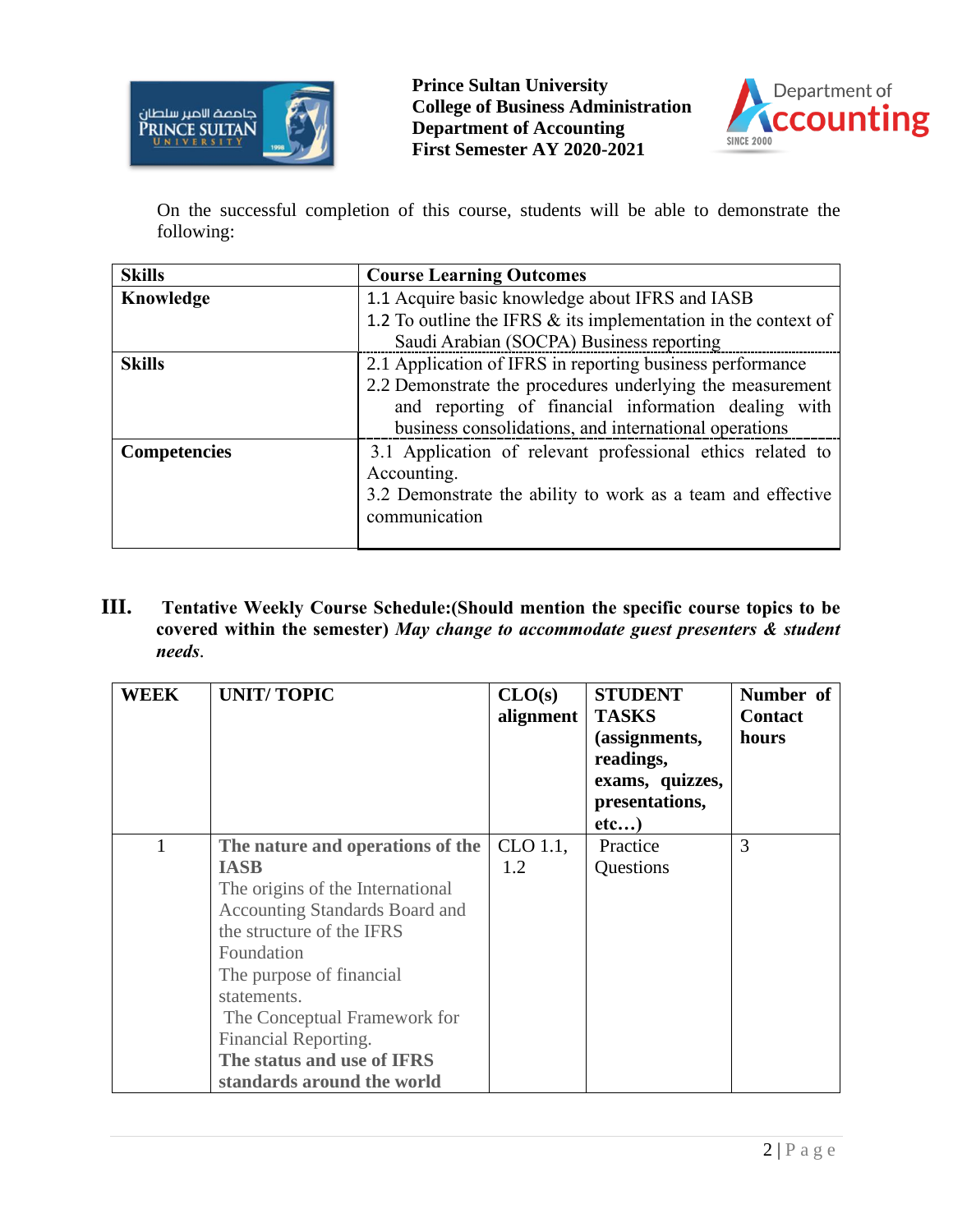



|                | A brief summary of the adoption<br>of International Financial<br>Reporting Standards,<br>The growth of the International<br>Accounting Standards Board and<br><b>IFRS</b> Standards<br><b>IFRS</b> Standards and small and<br>medium-sized entities           |                           |                                          |                |
|----------------|---------------------------------------------------------------------------------------------------------------------------------------------------------------------------------------------------------------------------------------------------------------|---------------------------|------------------------------------------|----------------|
| $\overline{2}$ | Revenue, presentation and profit<br>IAS 1, Presentation of financial<br>statements<br>IFRS 15, Revenue from contracts with<br>customers<br>IAS 8, Accounting policies, changes in<br>accounting estimates and errors.                                         | CLO1.1.<br>1.2            | Practice<br>Questions &<br>Quizzes       | 3              |
| 3 & 4          | <b>Accounting for non-current</b><br>assets<br>IAS 16 Property, Plant and<br>Equipment<br>IAS 40 Investment Property<br><b>IAS 23 Borrowing Costs</b><br><b>IFRS 5 Non-current Assets Held</b><br>for Sale and Discontinued<br>Operations                     | CLO 1.2,<br>3.1           | Practice<br>Questions &<br>Quizzes       | 5              |
| 5 & 6          | <b>Accounting for assets,</b><br>impairments and grants<br>IAS 38 Intangible Assets<br>IAS 36 Impairment of Assets<br>IAS 20 Accounting for<br>Government Grants and<br>Disclosure of Government<br>Assistance<br>IAS 2 Inventories and IAS 41<br>Agriculture | <b>CLO</b><br>1.2,3.1     | Practice<br>Questions &<br>Quizzes       | 7              |
| 7 & 8          | <b>Accounting for leases and</b><br>specialised assets<br><b>IFRS 16 Leases</b><br>IFRS 5 Exploration and<br><b>Evaluation of Mineral Resources</b>                                                                                                           | CLO 1.2,<br>3.1           | Practice<br>Questions<br>$\&$<br>Quizzes | $\overline{4}$ |
| 9              | <b>Accounting for financial</b><br>instruments                                                                                                                                                                                                                | 1.2,<br><b>CLO</b><br>3.1 | Practice<br>Questions<br>$\&$<br>Quizzes | $\overline{3}$ |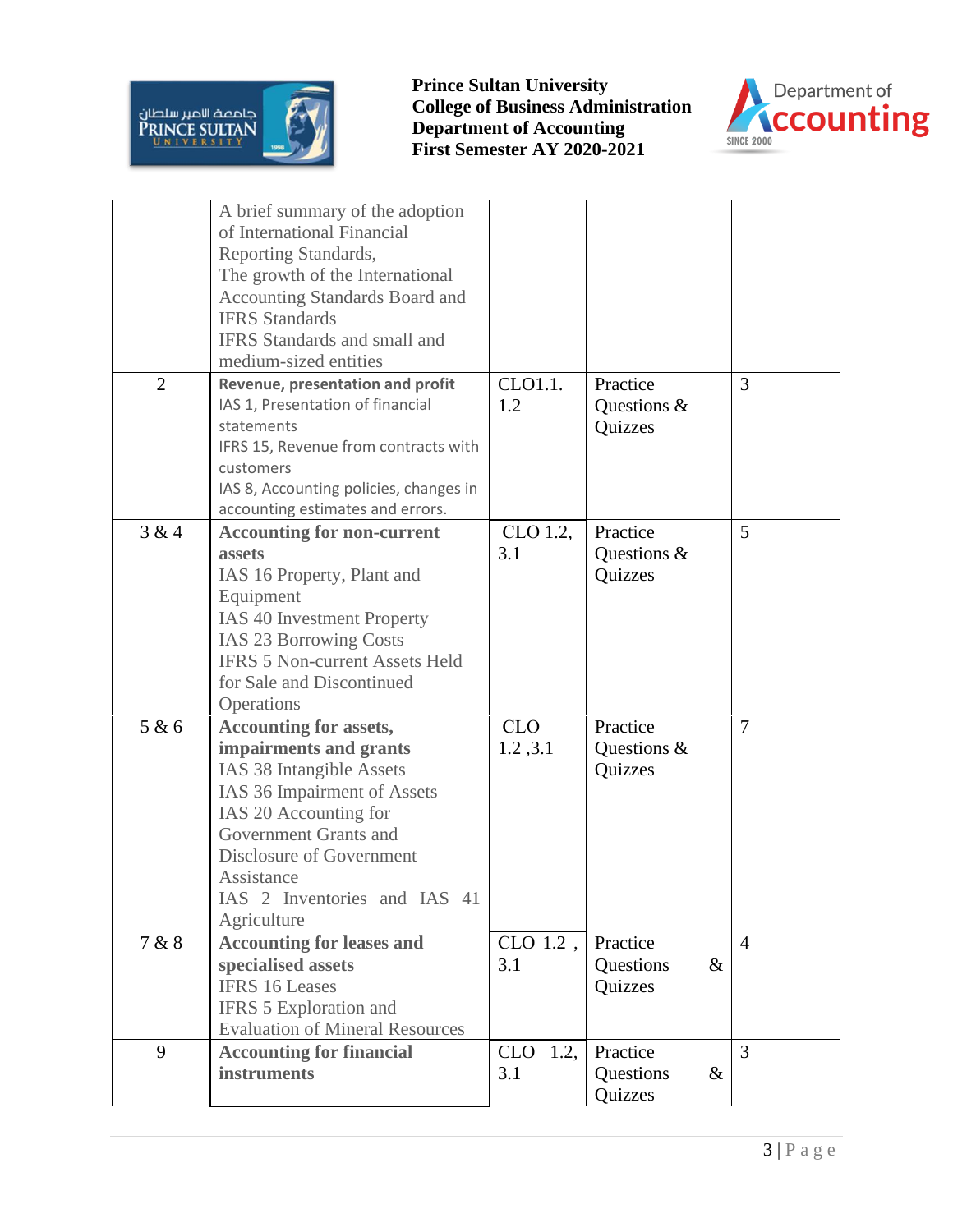



|    | IAS 32 Financial Instruments:<br>Presentation<br><b>IFRS 9 Financial Instruments</b><br><b>IFRS 7 Financial Instruments:</b><br><b>Disclosures</b><br><b>IFRS 13 Fair Value Measurement</b><br>IFRS 4 and IFRS 17 Insurance<br>Contracts                                                                                          |                        |                                          |   |
|----|-----------------------------------------------------------------------------------------------------------------------------------------------------------------------------------------------------------------------------------------------------------------------------------------------------------------------------------|------------------------|------------------------------------------|---|
| 10 | <b>Accounting for liabilities</b><br>IAS 37 Provisions, Contingent<br>Liabilities and Contingent Assets<br>IAS 19 Employee Benefits<br><b>IAS 12 Income Taxes</b><br><b>IFRS 2 Share-based Payment</b>                                                                                                                            | <b>CLO 1.2</b><br>3.1. | Practice<br>Questions<br>$\&$<br>Quizzes | 3 |
| 11 | Group accounting – part 1<br><b>IFRS 10 Consolidated Financial</b><br><b>Statements</b><br>IAS 27 Separate Financial<br><b>Statements</b><br><b>IFRS 3 Business Combinations</b>                                                                                                                                                  | CLO 2.2                | Practice<br>$\&$<br>Questions<br>Quizzes | 3 |
| 12 | Group accounting $-$ part 2<br><b>IFRS 11 Joint Arrangements</b><br>IAS 28 Investments in Associates<br>and Joint Ventures<br>IFRS 12 Disclosure of Interests in<br><b>Other Entities</b><br>IAS 21 The Effects of Changes in<br>Foreign Exchange Rates<br>IAS 29 Financial Reporting in<br><b>Hyperinflationary Economies</b>    | CLO2.2                 | Practice<br>Questions<br>$\&$<br>Quizzes | 3 |
| 13 | <b>Disclosure and other Standards</b><br><b>IAS 7 Statement of Cash Flows</b><br><b>IFRS 8 Operating Segments</b><br><b>IAS 24 Related Party Disclosures</b><br>IAS 33 Earnings Per Share<br>IAS 34 Interim Financial<br>Reporting<br>IAS 10 Events after the Reporting<br>Period<br>IFRS 1 First-time Adoption of<br><b>IFRS</b> | CLO3.1,<br>3.2         | Practice<br>Questions<br>$\&$<br>Quizzes | 3 |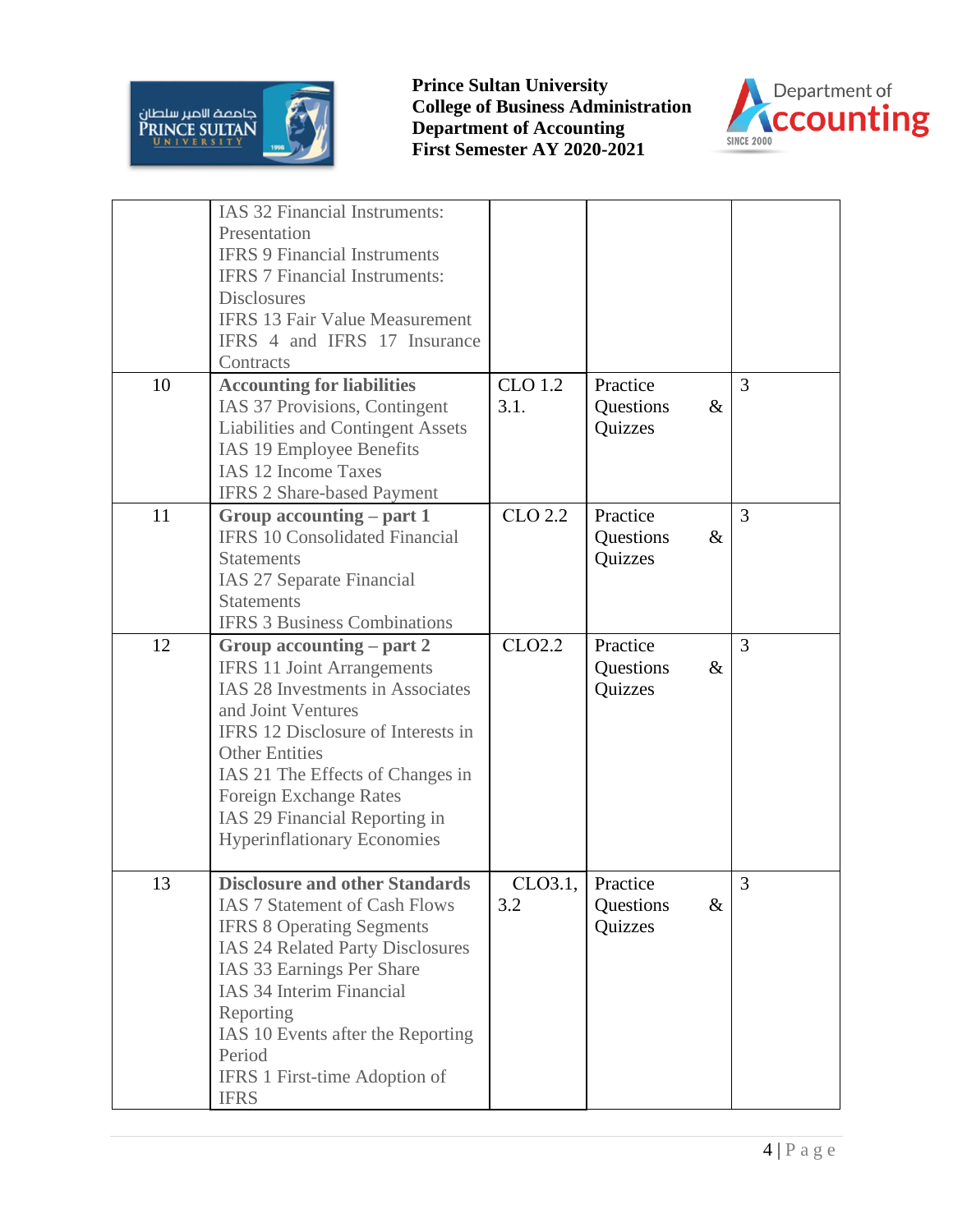



| 14 | <b>Principal differences between</b> | CLO 2.2 | Practice             | $\mathcal{R}$ |
|----|--------------------------------------|---------|----------------------|---------------|
|    | <b>IFRS Standards and UK GAAP</b>    |         | Questions<br>$\&$    |               |
|    | <b>Current issues in IFRS</b>        |         | Quizzes              |               |
|    | <b>Standards</b>                     |         |                      |               |
|    | Convergence of IFRS Standards        |         |                      |               |
|    | with US GAAP                         |         |                      |               |
|    | Convergence of IFRS Standards        |         |                      |               |
|    | with UK GAAP                         |         |                      |               |
|    | The work plan of the International   |         |                      |               |
|    | <b>Accounting Standards Board</b>    |         |                      |               |
|    | Cert IFRS Exam                       |         | <b>External Exam</b> | 3             |
| 15 | Assignment and Presentation          | CLO 3.2 | Group                | 3             |
|    |                                      |         | Presentation         |               |

**IV. Student Assessment & Teaching Strategies: Assessment Task** (Indicate the kind of assessment tasks to be used to measure student learning in each of the learning domains. Example: quiz, oral examination, group work, etc.).

**Teaching Strategies:** (Please indicate the teaching and student activities to be used to develop the kinds of learning involved in each learning domain. Also, research specialized Information about Best Teaching Practices for the particular course/field).

| <b>Domain</b>       | <b>Assessment Task</b> | <b>Teaching Strategy</b>      |  |
|---------------------|------------------------|-------------------------------|--|
| Knowledge &         | In-class exercises     | Lectures & in-class exercises |  |
| Understanding       | Exams & Cert IFRS      |                               |  |
|                     |                        |                               |  |
| <b>Skills</b>       | In-class exercises     | Lectures & in-class exercises |  |
|                     | Exams & Cert IFRS      |                               |  |
| <b>Competencies</b> | Group Assignment       | Case Study and presentation   |  |
|                     |                        |                               |  |

## **V. Course Requirements**

Final Exam Attendance, Homework & Class Participation Cert IFRS (External Certificate)

#### **VI. Schedule of Assessment**

| # | <b>Assessment task*</b>                     | <b>Week Due</b>                        | <b>Percentage of Total</b><br><b>Assessment Score</b> |
|---|---------------------------------------------|----------------------------------------|-------------------------------------------------------|
|   | Class Participation & Homework , Attendance | $\blacksquare$ Week 1 - $\blacksquare$ | 0%                                                    |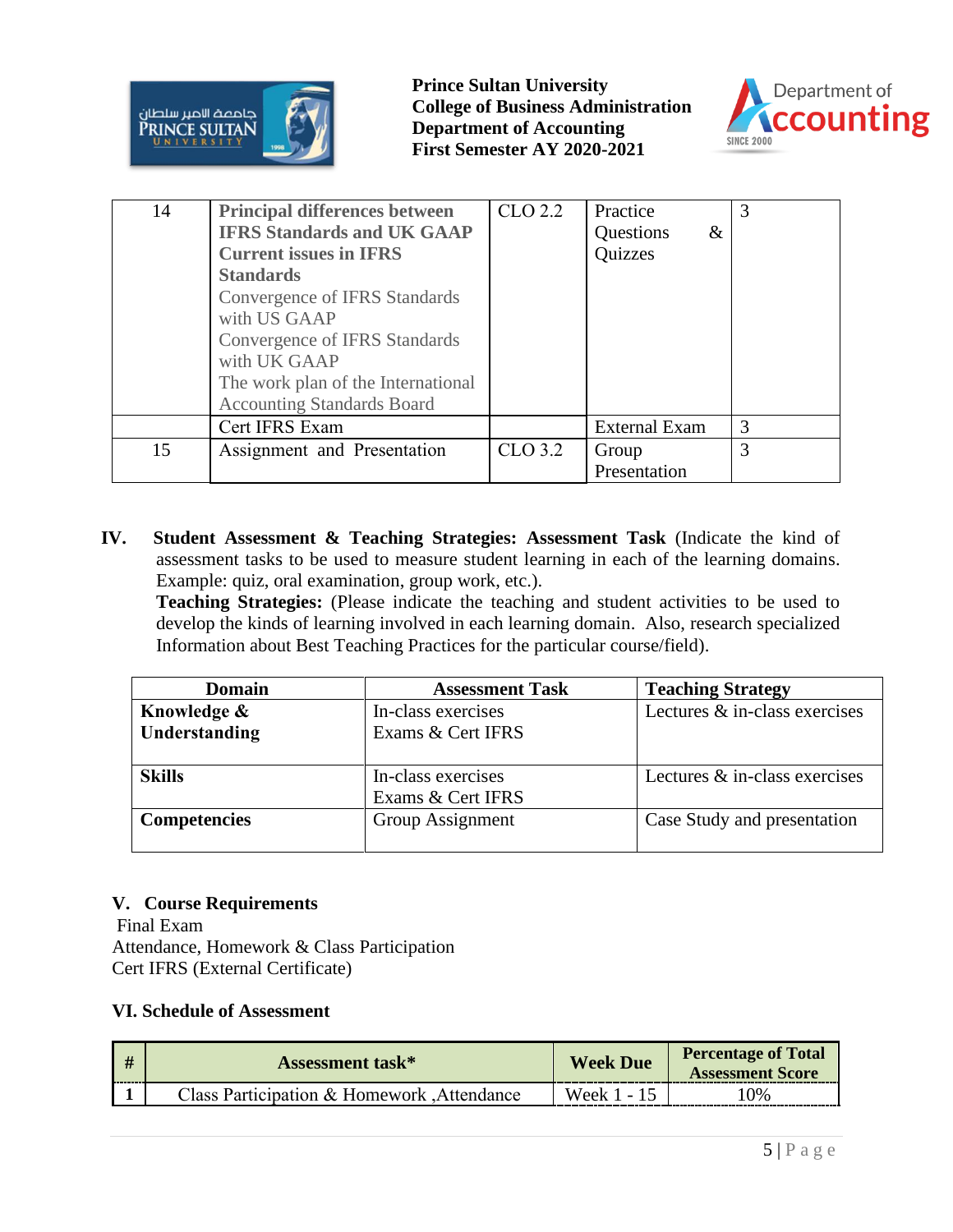



| --------- | ^r | $\gamma_{\%}$       |
|-----------|----|---------------------|
|           |    | $\gamma_{0}$<br>' U |

#### **VII. Learning Resources**

#### **References**

IFRS Certificate ACCA BPP Study Text and Practice and Revision Kit

TECHNICAL ARTICLES http://www.accaglobal.com/middle-east/en/student/examsupportresources/dipifr-study-resources/technical-articles.html

PAST EXAMS http://www.accaglobal.com/middle-east/en/student/examsupportresources/dipifr-study-resources/past-exam-papers.html

> https://www.ifac.org/ http://www.socpa.org.sa http://www.ifrs.org http://.www.ifac.org http://www.aicpa.org http://www.fasb.org

- **B. Facilities Required** Laptop with camera, LMS
- **C. EDU-HUB Platform –** The platform will be used for all online education experiences at PSU. It supports a variety of methods to support the teaching and learning strategies across all disciplines. It also includes the LMS.

#### **VIII. Classroom Policies**

#### **A. Academic Integrity Policy (e.g., plagiarism or dishonesty)**

"Plagiarism can be defined as unintentionally or deliberately using another person's writing or ideas as though they are one's own. Plagiarism includes, but is not limited to, copying another individual's work and taking credit for it, paraphrasing information from a source without proper documentation, and mixing one's own words with those of another author without attribution. In addition, buying a paper or project, or downloading a paper from the Internet, and submitting them as your own is also plagiarism. The penalty for academic dishonesty will bring course expulsion and failure, or even suspension" (Academic Integrity and Syllabus Acknowledgement Form).